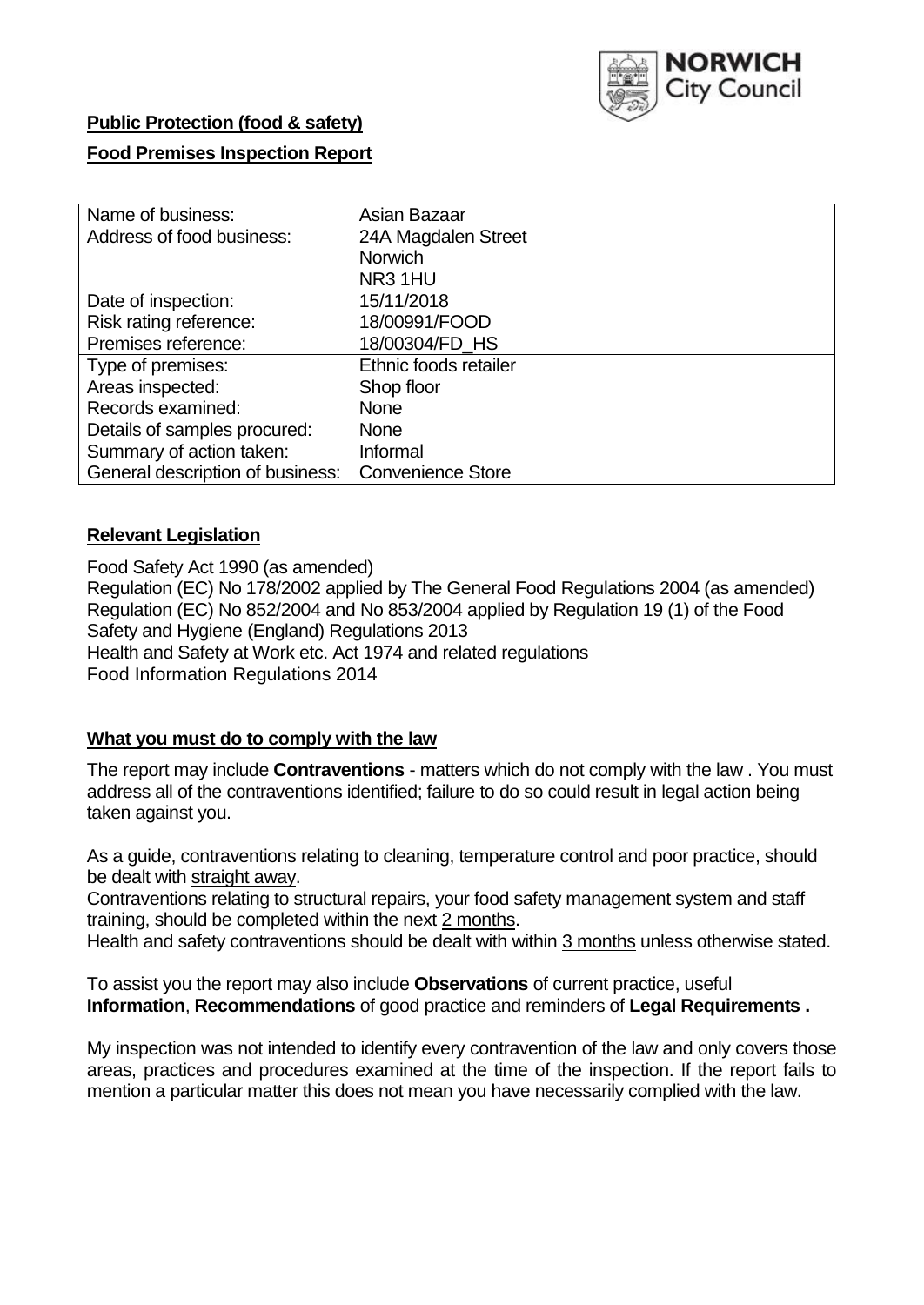# **FOOD SAFETY**

### **How we calculate your Food Hygiene Rating:**

The food safety section has been divided into the three areas which you are scored against for the hygiene rating: 1. food hygiene and safety procedures, 2. structural requirements and 3. confidence in management/control procedures. Each section begins with a summary of what was observed and the score you have been given. Details of how these scores combine to produce your overall food hygiene rating are shown in the table.

| <b>Compliance Area</b>                     |          |    |    | <b>You Score</b> |                |    |           |    |                |  |  |
|--------------------------------------------|----------|----|----|------------------|----------------|----|-----------|----|----------------|--|--|
| Food Hygiene and Safety                    |          |    |    | $\Omega$         | 5              | 10 | 15        | 20 | 25             |  |  |
| <b>Structure and Cleaning</b>              |          |    |    | $\overline{0}$   | 5              | 10 | 15        | 20 | 25             |  |  |
| Confidence in management & control systems |          |    |    | $\Omega$         | $\overline{5}$ | 10 | 15        | 20 | 30             |  |  |
|                                            |          |    |    |                  |                |    |           |    |                |  |  |
| <b>Your Total score</b>                    | $0 - 15$ | 20 |    | $25 - 30$        | $35 - 40$      |    | $45 - 50$ |    | > 50           |  |  |
| <b>Your Worst score</b>                    | 5        | 10 | 10 |                  | 15             |    | 20        |    | $\blacksquare$ |  |  |
|                                            |          |    |    |                  |                |    |           |    |                |  |  |
| <b>Your Rating is</b>                      | 5        |    |    | 3                | $\overline{2}$ |    |           |    | $\Omega$       |  |  |

Your Food Hygiene Rating is 4 - a good standard



# **1. Food Hygiene and Safety**

Food hygiene standards are high. You demonstrated a very good standard of compliance with legal requirements. You have safe food handling practices and procedures and all the necessary control measures to prevent cross-contamination are in place. Some minor contraventions require your attention. **(Score 5)**

# Contamination risks

**Observation** I was pleased to see that contamination risks were controlled

#### Hand-washing

**Contravention** The following evidence indicated hand-washing was not suitably managed:

• there was no soap or towel to the wash hand basin in the WC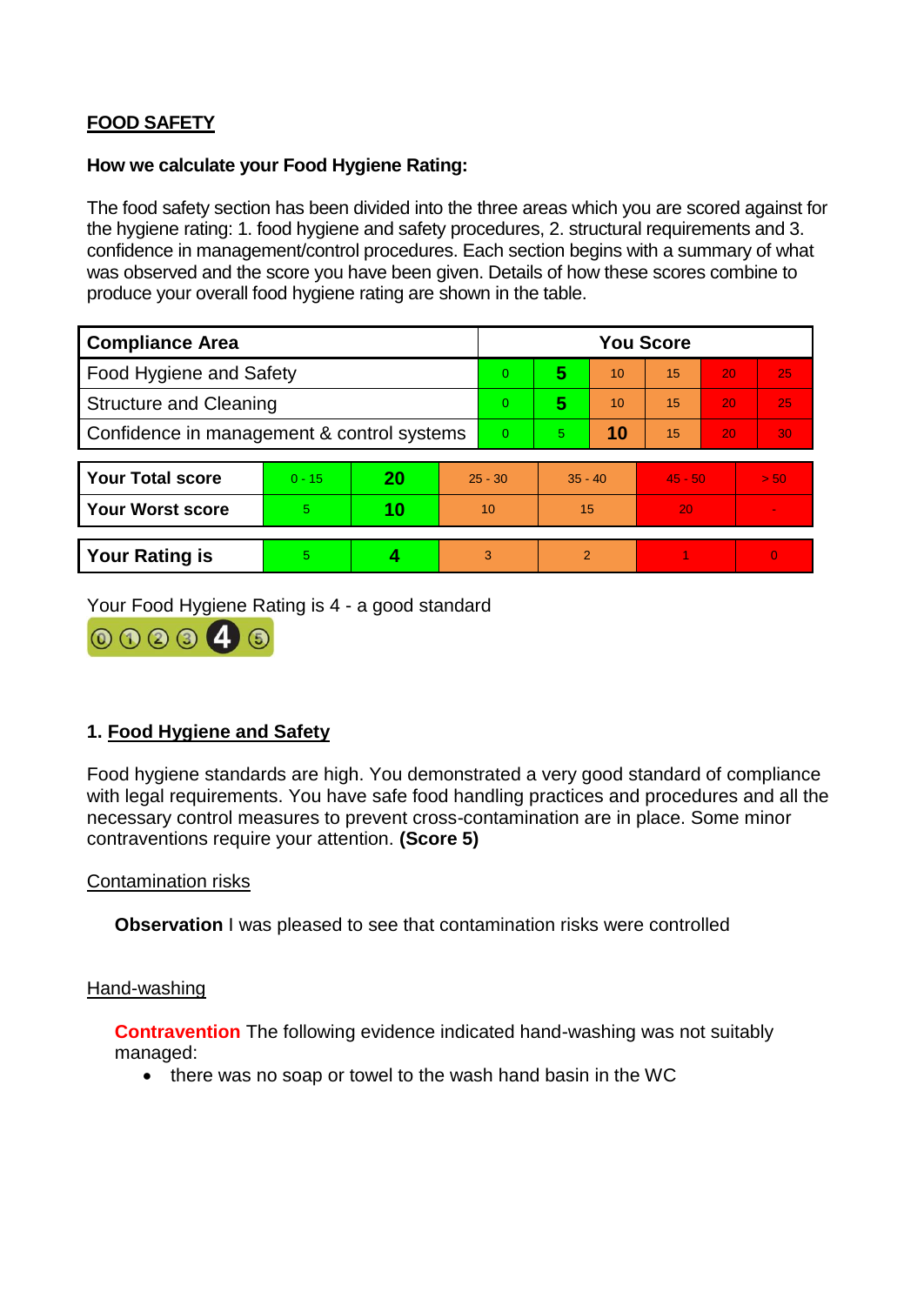### Poor Practices

**Observation** The following matters represented poor practice and if allowed to continue may cause food to become contaminated or lead to its deterioration

• food i.e rice and popcorn were being stored on the floor, food must be stored off the floor where it might be at risk of contamination

# **2. Structure and Cleaning**

The structure facilities and standard of cleaning and maintenance are all of a good standard and only minor repairs and/or improvements are required. Pest control and waste disposal provisions are adequate. The minor contraventions require your attention. **(Score 5)**

# Cleaning of Structure

**Contravention** The following structural items were dirty and require more frequent and thorough cleaning:

• flooring underneath the shelving in the store

### Cleaning of Equipment and Food Contact Surfaces

**Contravention** The following surfaces and equipment in contact with food were dirty and/or could not be cleaned and require cleaning or discarding:

• around the top to the interior rim to the freezer storing meat

# Cleaning Chemicals / Materials / Equipment and Methods

**Observation** I was pleased to see that the premises was kept clean and that your cleaning materials, methods and equipment were able to minimise the spread of harmful bacteria between surfaces.

#### **Maintenance**

**Contravention** The following items had not been suitably maintained and must be repaired or replaced:

• bare wood panelling upstairs. You need to seal/treat/paint the wood to leave a smooth impervious surface that can be easily cleaned

Pest Control